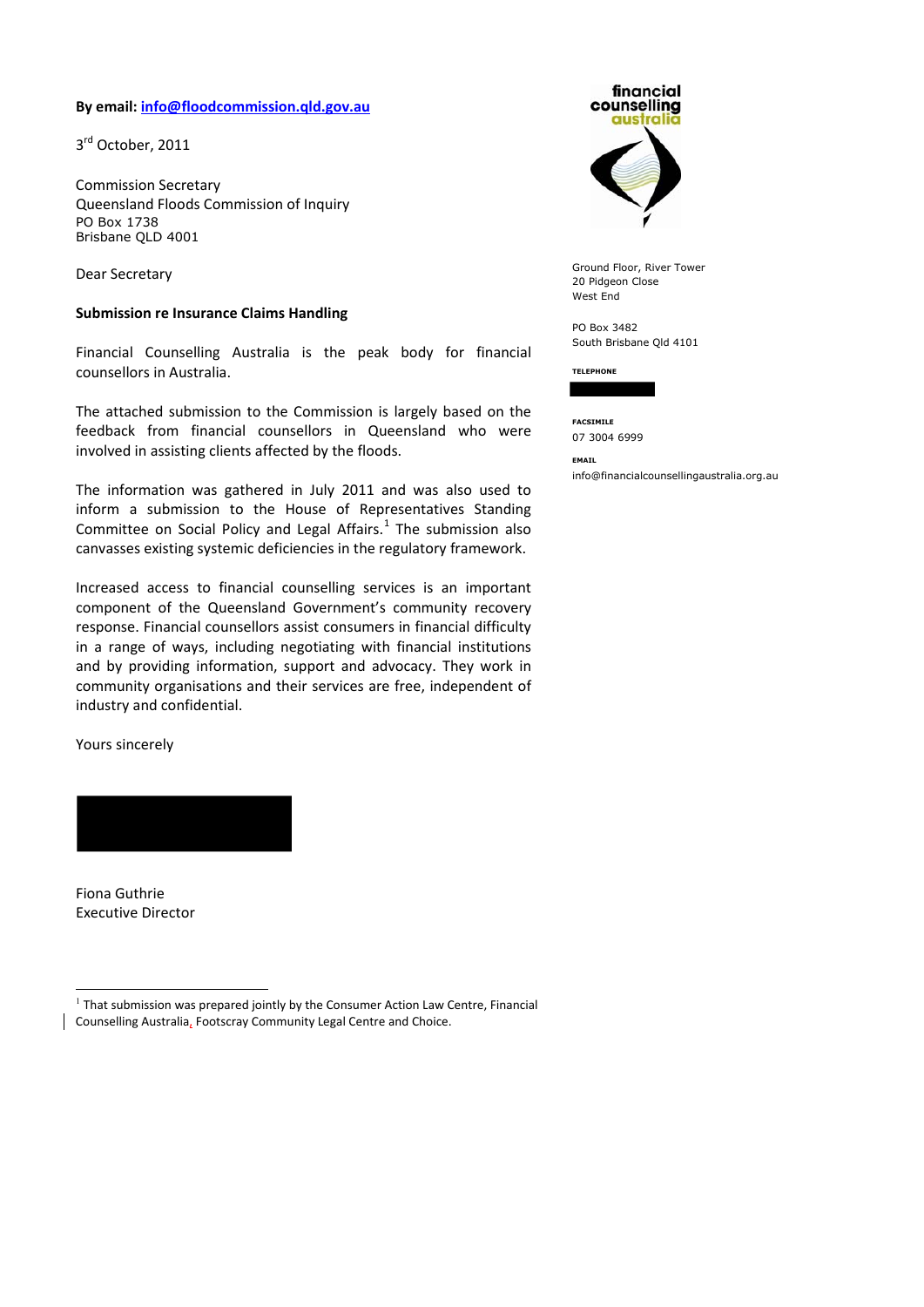# **SUBMISSION TO THE QUEENSLAND FLOODS COMMISSION OF INQUIRY FROM FINANCIAL COUNSELLING AUSTRALIA**

### **Preliminary Information**

The various abbreviations used in this submission, often in direct quotes from financial counsellors, are set out below. The dot points also include comments about elements of the regulatory framework relevant to the insurance industry.

- IDR Internal Dispute Resolution. Insurance companies are required by law to have IDR processes.
- EDR External Dispute Resolution. Insurance companies are required by law to be a member of an EDR scheme.
- FOS Financial Ombudsman Service (which is an External Dispute Resolution scheme). All general insurance companies operating in Australia are members of FOS. FOS is the independent umpire in relation to a range of financial disputes. Its services are free for consumers. Financial counsellors see EDR as an important consumer protection.
- General Insurance Code Practice all members of the Insurance Council of Australia are signatories to the Code. The Code is voluntary however and some insurance companies are not members. This is a serious deficiency. The Code itself however also needs amendment in some important areas.
- To some extent, the nature of the work done by financial counsellors means we are more likely to see problems within an industry. We recognise therefore that casework experience is just a snapshot into industry performance and broad generalisations are problematic. However the sheer weight of casework experience, or the nature of that experience, can still point to deeper and more systemic issues. This is our view in relation to issues surrounding claims handling in the insurance industry.
- The casework experience of the financial counselling sector, and our colleagues in community legal centres and Legal Aid, indicate that insurance claims handling failed in a number of respects.

Appendix 1 includes some examples of the types of assistance a financial counsellor might provide to clients affected by the floods.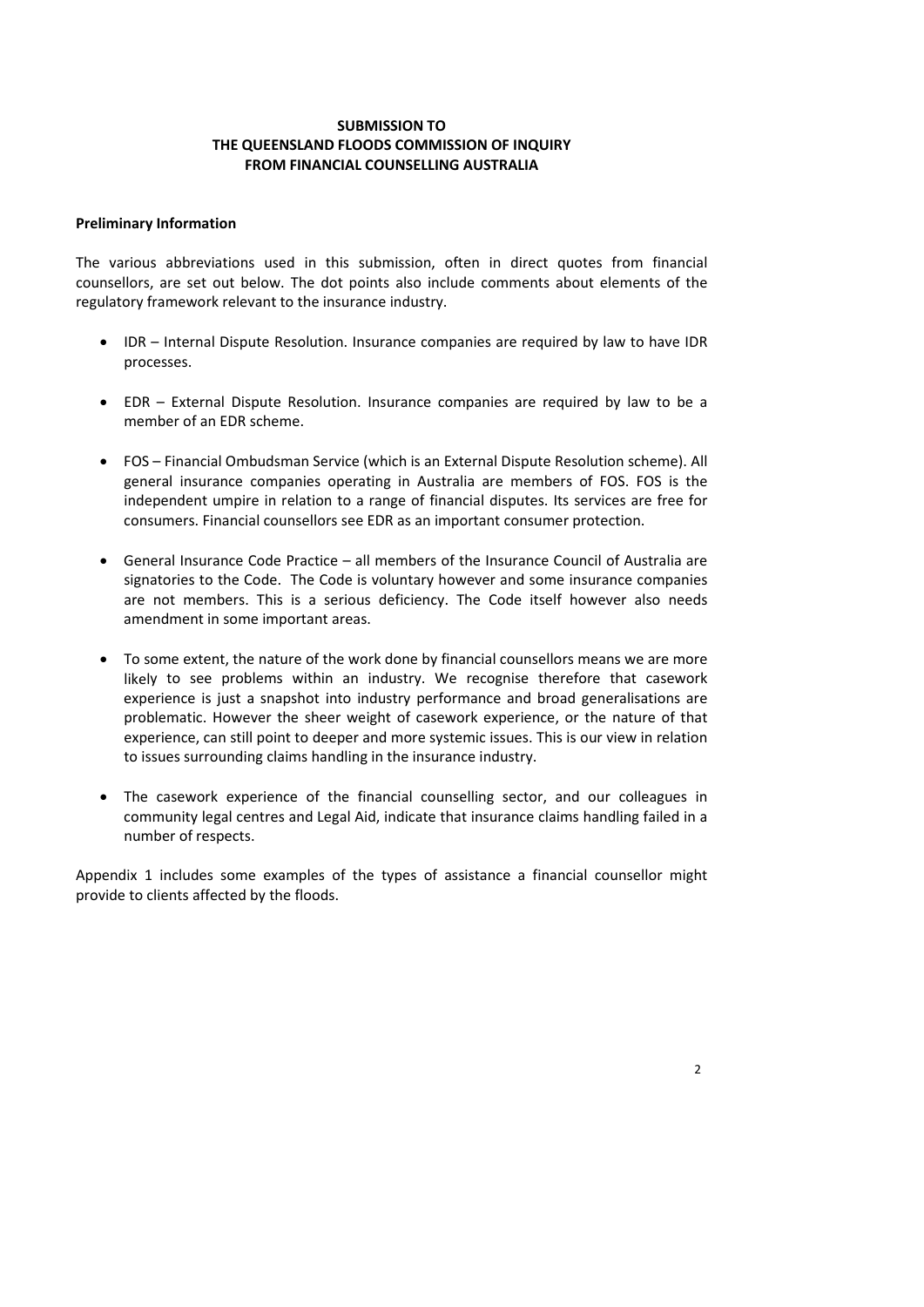### **Financial Counsellor Experiences**

Some Queensland financial counsellors advise that their clients received insufficient information from insurers regarding the insurer's decision to deny claims. These matters were only resolved after the financial counsellor contacted the insurer on behalf of the client, requested assistance from the local Member of Parliament or referred the client to the Financial Ombudsman Service or Legal Aid Queensland. In other words, normal claims handling processes and internal dispute resolution processes were not effective.

**Deleted:** ,

"Insurers saying you are not covered but would not put it in writing until the local member or myself got involved ..."

"Client who came to see me about other financial matters said she was insured with [insurer]. This company declined her (flood) claim. When my client asked to appeal they wanted to know on what grounds, saying that she could not appeal just because they had declined her claim, she had to have "proper" reasons. By the time the client saw me she felt she had no hope and didn't want me involved in the insurance matter. I did advise client to go to FOS."

Financial counsellors also reported that consumers had claims denied on the basis of a hydrologist's report, but the insurer was unwilling to give the insured access to the report:

Where a refusal was put in writing, the letter referred to a hydrologist's report. When the customer asked for a copy they were told they could not have it. They got a copy if they jumped up and down or when I became involved by referring them to FOS and Legal Aid.

The insurer at one stage wanted to charge my client for the report (\$350‐360). It was only when he said he would go to his local member that they agreed to give him the report. When he advised that the report was incorrect they fobbed him off by saying that he was not covered for flood damage and that was that. This is where he contacted me and I referred him to FOS and Legal Aid and to make a complaint. He was going to lodge a complaint with FOS. He did not know about FOS until I spoke to him and his insurer at no stage told him about Internal Dispute Resolution or External Dispute Resolution.

Financial counsellors also advise that consumers are usually not aware of the existence of the FOS or Legal Aid. One financial counsellor reports that:

I cannot recall out of the 30 clients I saw in the two months I was at [Financial Counselling service] anyone who knew about FOS or Legal Aid or that you have the right to challenge what the insurer is telling you. When told, some consumers then worry that the insurance company might turn nasty against you.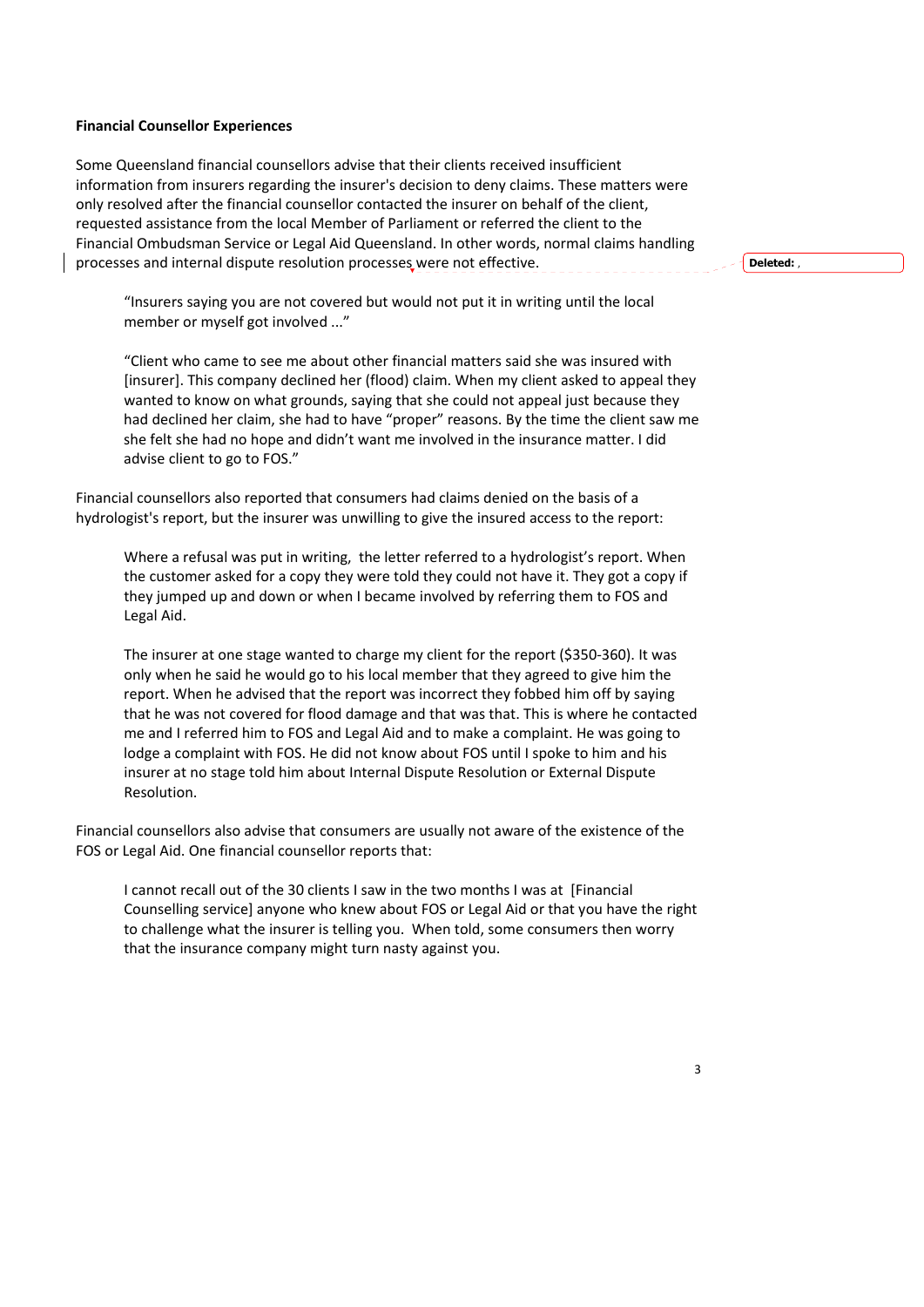The length of time it took some insurers to respond to customer claims has been well publicised. A financial counsellor also shared their experience of these delays:

(A community worker) was saying that they put their claim in to repair their house and the insurance company said that the quote was too expensive. They got another quote and it was even more expensive. As far as I know the repair has still not been carried out. Driving around Tully there are lots of houses still without a roof and no sign of any work being done on them.

The involvement of hydrologists can have a significant impact on flood insurance disputes and reliance on their reports in determining disputes can raise issues for consumers.

One problem is that an incorrect hydrologist's report is likely to lead to an incorrect claim determination. One financial counsellor recounts:

One client actually got the hydrologist's report before we met but it was based on wrong information. The report referred to incorrect dates, both for when the flooding was supposed to have occurred and when the water subsided. The report included a statement that the owner had confirmed these timings. He had no contact with the hydrologist, but the tenant had done so. The tenant said his involvement with the hydrologist was to advise when they had left the house because of the threat of flood and when the water level dropped to a point where they could look inside the house. When the client advised that the report was incorrect the insurance company fobbed him off by saying that he was not covered for flood damage and that was that.

Where a claim determination or the resolution of a dispute turns on the opinion of an expert hydrologist, consumers are at a significant disadvantage because few will have the resources or the expertise to either commission their own hydrologist's report or challenge the findings of an insurer‐commissioned report.

### **The impact of free legal advice on people's access to external dispute resolution**

Free legal advice undoubtedly enhances access to external dispute resolution. However, capacity to provide free expert insurance related legal advice after a disaster will be severely limited.

Insurance is a highly specialised area of law. Upskilling community legal sector solicitors to allow them to provide comprehensive advice on insurance matters would create a significant resource drain unless specific funding was provided. Solicitors without specialist insurance expertise are only able to provide limited advice to consumers on insurance matters.

The experience of one Queensland financial counsellor indicates how, even months after the floods, insurance cases continued to overwhelm community resources: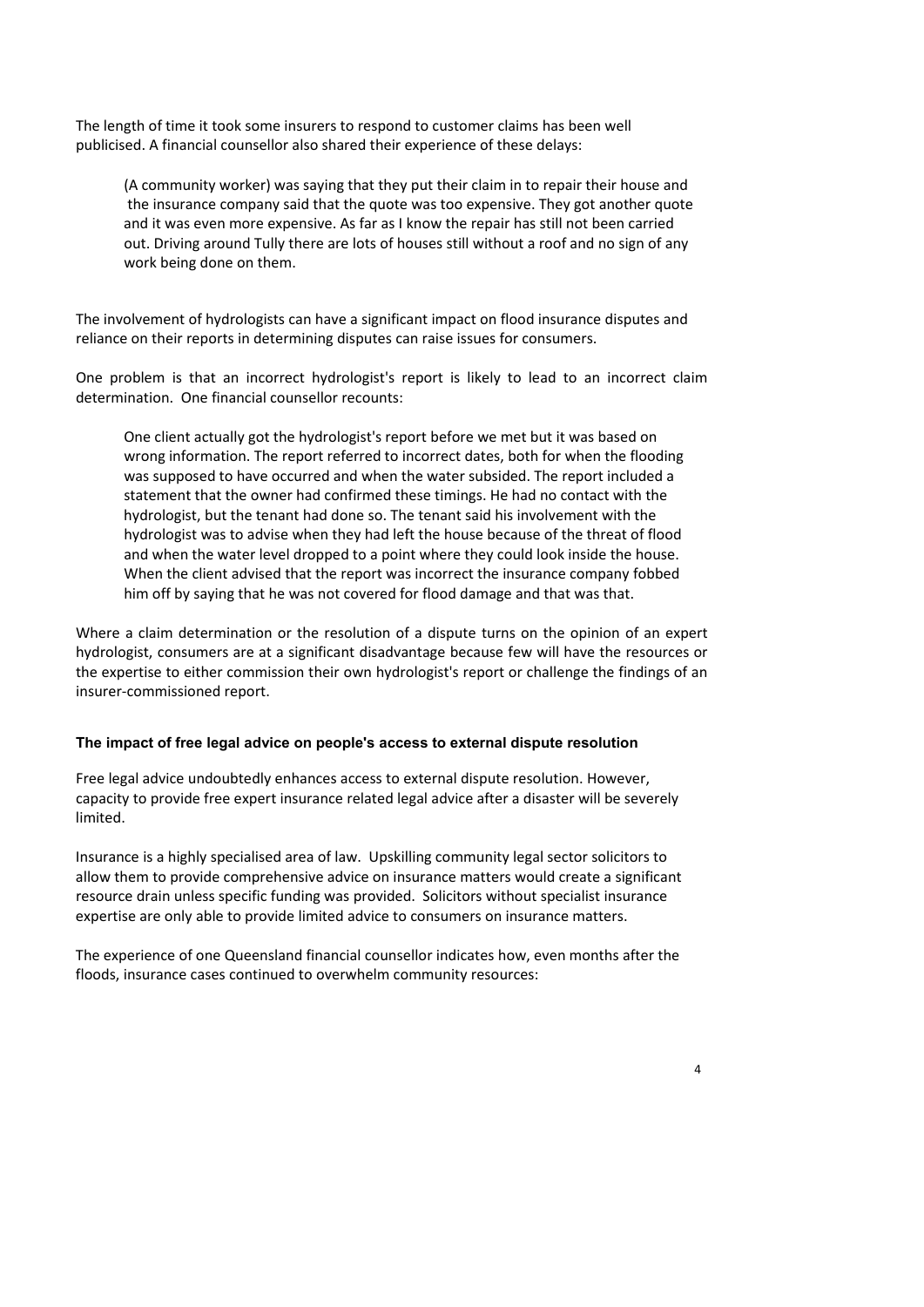I rang Legal Aid several months after the floods. My client had a notice threatening house repossession, so the matter was serious. The consumer lawyer gave my client a few minutes of phone advice, and then told me that the Legal Aid Consumer Protection section wasn't available for ordinary client casework because they were all busy doing flood work.

With the exception of the Insurance Law Service in New South Wales, there are no free legal services that specialise in insurance matters.

#### **Changes to Improve Claims Handling Processes**

 *Claim Processing Times* ‐ The Queensland Premier recently suggested that insurance companies should be forced to pay their clients' full claims if they are not dealt with in a reasonable time. $2$  We would support that proposal.

An alternative approach, is to amend the Code along the lines consumer groups have suggested, to provide that a decision about a claim must be made within six months, unless the insurance company can demonstrate exceptional circumstances.<sup>[3](#page-4-1)</sup>

 *Right to Claim* – Too many claims appear to have been denied over the phone by insurance companies. This is completely unacceptable and effectively denies a consumer's legal rights, which are only triggered by a written refusal.<sup>[4](#page-4-2)</sup>

This gatekeeper issue will apply to other insurance products as well. For example, ASIC's recent report on motor vehicle claims handling found that only 0.28% of claims were rejected, but 7% were withdrawn by consumers.<sup>[5](#page-4-3)</sup> The withdrawal rate is 25 times higher than the rejection rate. This raises concerns that consumers are being discouraged from continuing with claims after speaking to call centre staff.

The Code needs to be amended to provide that a consumer who contacts an insurer to ask whether their policy covers them for a specific loss, should always be advised to lodge a claim. It is not enough to leave this advice to the discretion of call centre staff, as that would only perpetuate the current situation. An amended code must be prescriptive. The Code Compliance Monitoring Committee needs to monitor this aspect.

 *Code Coverage* and Review – All insurance companies should be required to adopt the Code. The Code is subject to periodic review. The reviewer should be chosen jointly by the industry and consumer groups, or alternatively, appointed by the Code Compliance Committee.

 $\ddot{ }$ <sup>2</sup> Media Release, Force insurance companies to pay up, 27/9/2011.

<sup>3</sup> See for example *A Fair Go in Insurance*, http://consumeraction.org.au/downloads/AFairGoinInsurance-Recommendations-010211.pdf p 4.

<sup>4</sup> One insurer reportedly denied claims based on an analysis of google maps.

<span id="page-4-3"></span><span id="page-4-2"></span><span id="page-4-1"></span><span id="page-4-0"></span><sup>5</sup> http://www.asic.gov.au/asic/pdflib.nsf/LookupByFileName/rep245-issued-10-August-2011.pdf/\$file/rep245 issued-10-August-2011.pdf - see pages 5-6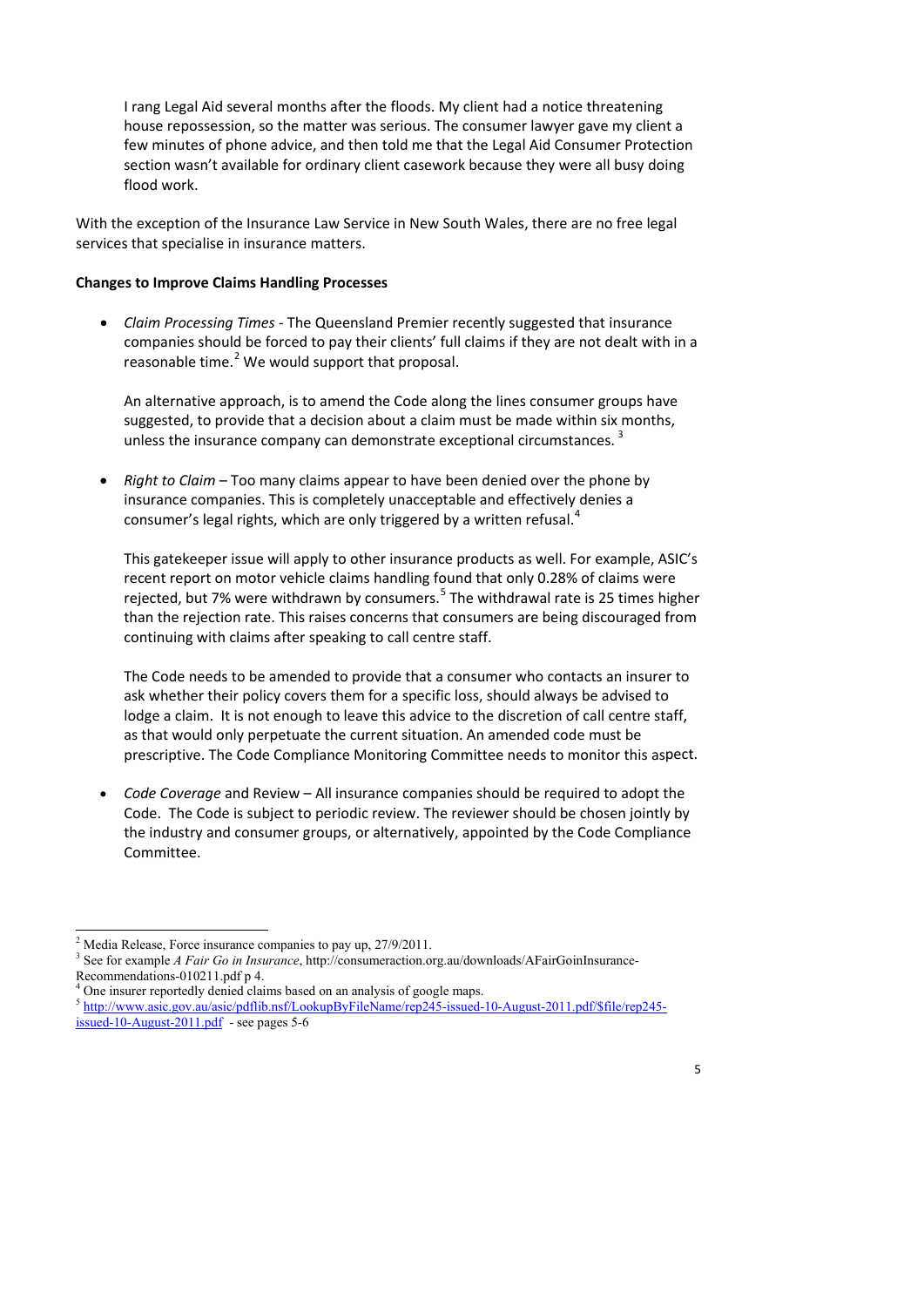- *Code Reporting* ‐ The Code Compliance Committee should report annually on its activities including naming companies investigated. This is important for public confidence in the Code.
- *Australian Standard* ‐ Claims handling practices could be improved by establishing an Australian Standard. [6](#page-5-0)
- *Specialist Consumer Legal Services* ‐ Each state needs a specialist consumer legal service, with expertise in financial services, insurance and other consumer protection law.
- *Unfair Contract Terms* ‐ Extend national unfair contract terms protections to insurance contracts. Insurance contracts are the only type of consumer contract excluded from national unfair contract terms protections in the Australian Consumer Law.
- *Total Replacement Policies* ‐ Encourage the insurance industry to offer total replacement policies rather than sum insured policies. Sum insured policies perpetuate underinsurance. This is a serious problem in the marketplace generally, but exacerbated after natural disasters. The impact for consumers is that they don't have enough money to rebuild their homes. Some insurance companies already offer this product and remain competitive, so it appears the barriers are artificial, rather than real. The Royal Commission into Victoria's bushfires also made a recommendation along these lines.
- *Access to independent hydrologists* ‐ establish a panel of independent hydrologists, administered by FOS, available to provide advice to consumers in dispute with their insurers in flood damage claims. Consumers will understandably be sceptical about the veracity of hydrology reports prepared by experts employed by insurance companies.

This submission does not cover the absolutely crucial issue of access to flood insurance. It has been well documented that many Queenslanders wrongly believed their insurance policy covered them for flood. Some others believed that they had flood cover, but found it was limited, for example, only covering damage up to \$15,000. A third group of people were uninsured. It is distressing enough to be affected by a natural disaster, but these additional problems compound the effect and for some people, have been truly devastating.

As these systemic issues are being addressed in the National Disaster Insurance Review, initiated by the Assistant Treasurer, we have not touched on possible remedies. The obvious point to make however is that a solution has to be found as the situation as it existed prior to January 2011 is inequitable.

-

<span id="page-5-0"></span><sup>6</sup> For more detail on this proposal, see this joint submission to the *Reforming Flood Insurance: Clearing the Waters* discussion paper at pp 23-4: http://www.consumeraction.org.au/downloads/JointSubmission-ReformingFloodInsurance-May2011.pdf